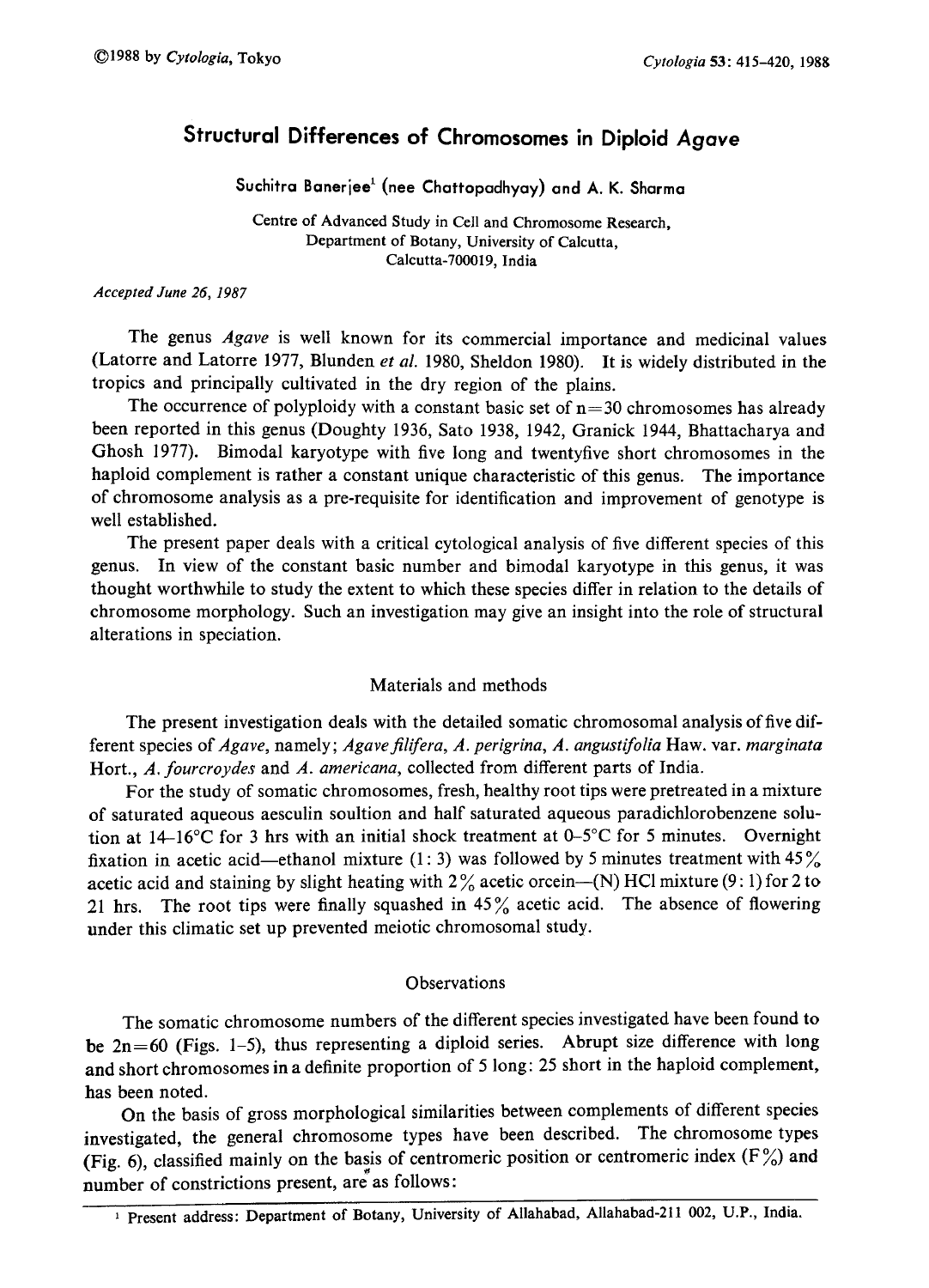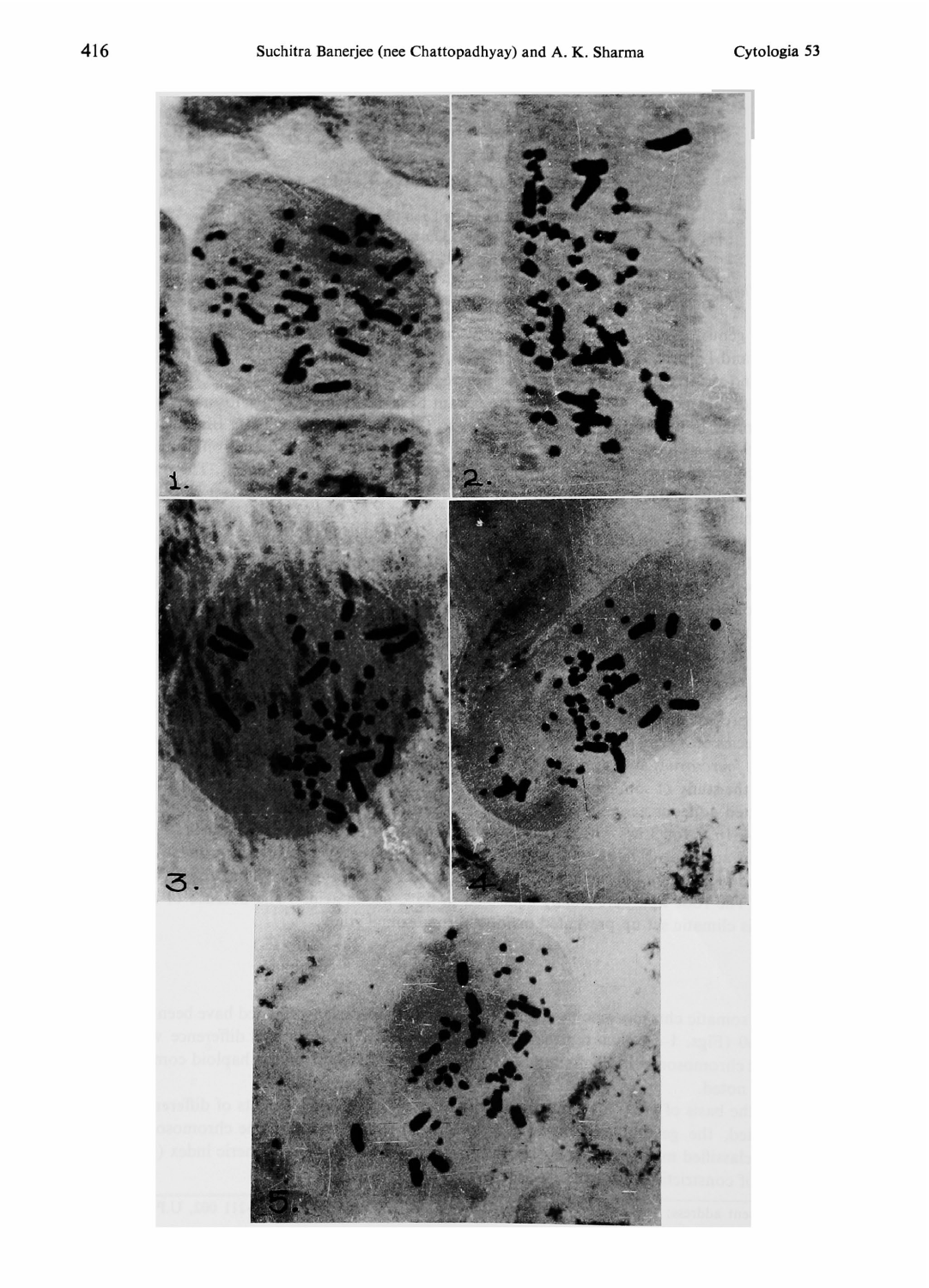| 1988        | Structural Differences of Chromosomes in Diploid Agave                             | 417 |
|-------------|------------------------------------------------------------------------------------|-----|
| Type $A$ :  | Long chromosome with two constrictions located at the same side of the longer arm. |     |
|             | The distal segment is smaller than the middle one.                                 |     |
| Type $A'$ : | Long chromosome with two constrictions, almost similar to type A, only the distal  |     |
|             | and the middle segments are of equal sizes.                                        |     |

- Type A<sup>"</sup> Long chromosome with two constrictions located at the same side of the longer arm, the middle segment being smaller than the end one.
- Type B: Long chromosome with two constrictions located at the two opposite ends of the chromosome. The middle segment is much larger than the distal ones, which are of equal size.
- Type C: Long chromosome with two constrictions located at the two opposite ends of the chromosome. The middle segment is longer than the other two, one of which is slightly larger than the other one.
- Type  $C'$ : It is similar to chromosome type-C, only the size difference of the two distal segments is more marked. An end segment is distinctly larger than the other one, though the middle segment is still larger than the two distal ones.
- Type C'': Long chromosome with two constrictions. Distal segment is smaller than the two other arms which are more or less of equal size.
- Type  $D$ : Long chromosome with nearly subterminal primary constriction.



Fig. 6. Diagrammatic representation of common chromosome types present in different species and varieties of *Agave.*  $\times$  3300 approx.

- Type E: Short chromosome with two constrictions. The middle segment is smaller than the distal ones which are of equal size.
- Type E': Short chromosome with two constrictions. Distal segment is smaller and the two other arms are equal in size.
- Type E": Short chromosome with two constrictions; all the three segments are of equal size.
- Type F: Short chromosome with two constrictions located on the same side of the long arm. One end segment is smaller than the middle one.
- Type F': Short chromosome with two constrictions located at the same side of the long arm. The distal and the middle segments are of equal size.
- Type G: Short chromosome with two constrictions located at the two opposite ends of the chromosome. The middle segment is much longer than the end ones, which are equal in size and very small.
- Type G': Short chromosome, similar to type G. Only the two distal segments differ in size, one being slightly larger than the other.
- Type H: Short chromosome with nearly submedian primary constriction.
- Type I: Short chromosome with median to nearly median primary constriction.

The karyotype formula for each species has been derived on the basis of the number of different chromosomal types that are present. The detailed cytological characters of these five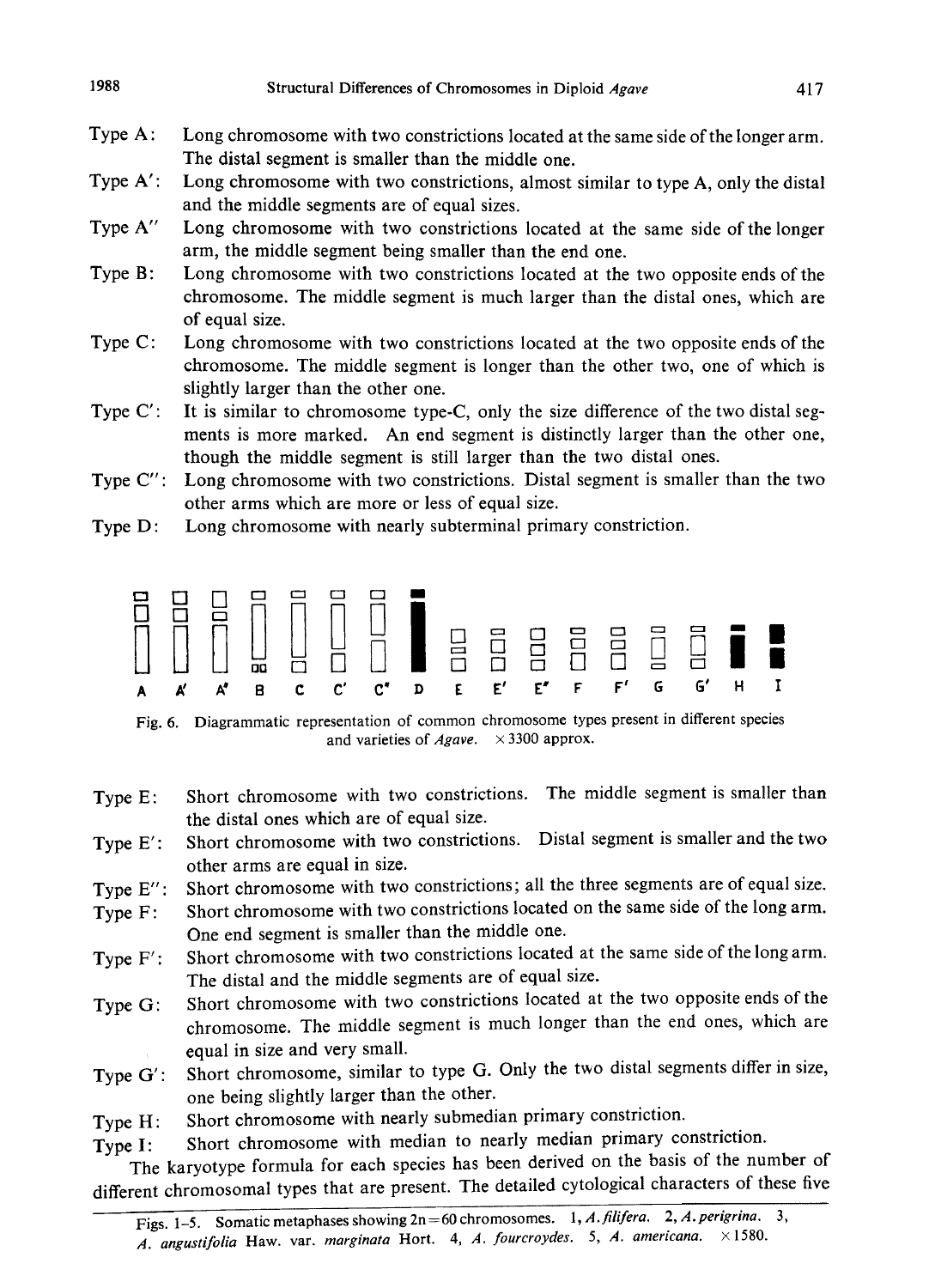species investigated are represented in Tables 1 and 2.

The karyograms (Fig. 7) of the different species differ from each other, despite the fact that these species represent the same diploid number, thus showing a wide range of structural al terations at the interspecific level.

Numerical alterations of the nucleolar chromosomes have also been noted. Amongst these species, A. fourcroydes has six nucleolar chromosomes while the rest have eight.

In respect of the total chromosome length and total chromosome volume as well, these species differ to a certain extent (Table 2). The total  $F\%$  values (TF%) are more or less similar in all the species studied. Variation from the normal somatic chromosome number has been noted in very low frequency in all the species studied (Table 1), which has been re corded in other vegetatively reproducing species as well.

| Name of the species                             | Somatic<br>chromosome<br>number<br>(2n) | No. of chro-<br>mosomes bear-<br>ing secon-<br>dary cons-<br>triction | Somatic<br>variation<br>nuclei<br>(2n) | Percentage<br>of variant<br>nuclei<br>$\frac{1}{2}$ | Karyotype<br>formula          |
|-------------------------------------------------|-----------------------------------------|-----------------------------------------------------------------------|----------------------------------------|-----------------------------------------------------|-------------------------------|
| Agave filifera                                  | $2n = 60$                               | 8                                                                     | $2n = 36, 48,$<br>58                   | 2                                                   | $A_2B_2D_6E_2F_2H_{44}I_2$    |
| Agave perigrina                                 | $2n = 60$                               | 8                                                                     | $2n = 36, 40,$<br>120                  | 4                                                   | $B_4C', D_4G_2H_{4A}I_2$      |
| Agave angustifolia Haw.<br>var. marginata Hort. | $2n = 60$                               | 8                                                                     | $2n = 45, 26,$<br>36                   | 1.5                                                 | $C_2C_2D_6F_2F_2H_{32}I_{14}$ |
| Agave fourcroydes                               | $2n = 60$                               | 6                                                                     | $2n = 65$                              | 0.5                                                 | $B_4C', D_4H_{50}$            |
| Agave americana                                 | $2n = 60$                               | 8                                                                     | Not found                              |                                                     | $A_2B_2C_2D_4F_2H_{26}I_{22}$ |

Table 1. Somatic chromosome number, variation number and karyotype formula in species and varieties of Agave

Table 2. The values of different cytological parameters in species and varieties of Agave

| Name of the species                             | Somatic<br>chromosome<br>number<br>(2n) | Total<br>chromosome<br>length<br>$(\mu m)$ | Range of<br>chromosome<br>length<br>$(\mu m)$ | TF%<br>value | Total<br>chromosome<br>volume<br>(cu. $\mu$ m) | Range of<br>chromosome<br>volume<br>$(cu. \mu m)$ |
|-------------------------------------------------|-----------------------------------------|--------------------------------------------|-----------------------------------------------|--------------|------------------------------------------------|---------------------------------------------------|
| Agave filifera                                  | $2n = 60$                               | $121.90 + 0.19$                            | $0.91 - 5.45$                                 | 24.87        | $104.83 + 0.22$                                | $0.21 - 6.94$                                     |
| Agave perigrina                                 | $2n = 60$                               | $99.08 + 0.15$                             | $0.68 - 4.55$                                 | 23.09        | $120.59 + 0.28$                                | $0.17 - 7.66$                                     |
| Agave angustifolia Haw.<br>var. marginata Hort. | $2n = 60$                               | $129.98 + 0.20$                            | $1.09 - 5.91$                                 | 29.05        | $127.32 + 0.30$                                | $0.25 - 8.64$                                     |
| <b>Agave fourcroydes</b>                        | $2n = 60$                               | $103.72 + 0.13$                            | $0.91 - 4.55$                                 | 22.29        | $102.26 + 0.25$                                | $0.32 - 7.09$                                     |
| Agave americana                                 | $2n = 60$                               | $113.20 + 0.16$                            | $1.00 - 5.23$                                 | 30.05        | $97.07 + 0.24$                                 | $0.20 - 7.44$                                     |

## Discussion

The present investigation of five different species of *Agave* reveals diploidy with  $2n=60$ chromosomes. As far as the previous records go, the range of chromosome number in species of Agave varies from  $2n=60$  to 180 (Doughty 1936, Granick 1944, Bhattacharya and Ghosh 1977). Occasional aneuploids have also been reported (Cave 1964).

The critical karyotype analysis shows differences between the different species in minute details of the chromosome structure. Such differences, as the analysis shows, involved mostly chromosomes with secondary constrictions-both long and short ones. It is clearly manifested in the karyotype formulae (Table 1, Fig. 7) as well. However, in addition to these detectable changes, there might have been cryptic alterations which could not be fully resolved. Despite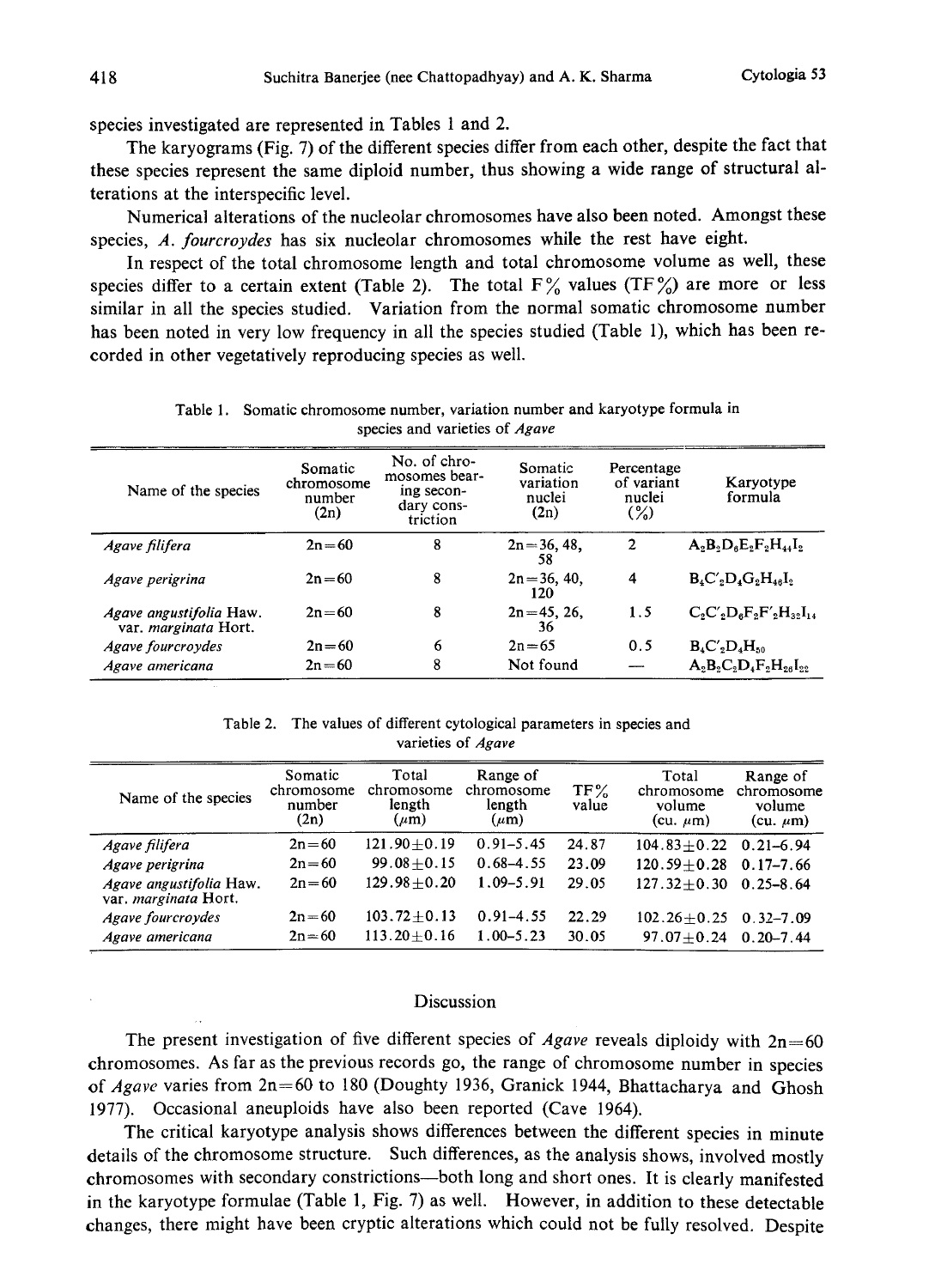the application of refined techniques, the small size of the chromosomes often did not permi the identification of chromosome segments to the extent it is desired. The application of suitable 1.1 table banding technique may bring out further details .



Fig. 7. Comparative karyograms of different species and varieties of Agave. A, A. filifera (2n=60). B, A. perigrina (2n=60). C, A. angustifolia Haw. var. marginata Hort. (2n=60). D, A. fourcroydes (2n=60). E, A. americana (2n=60).  $\times$ 1830.